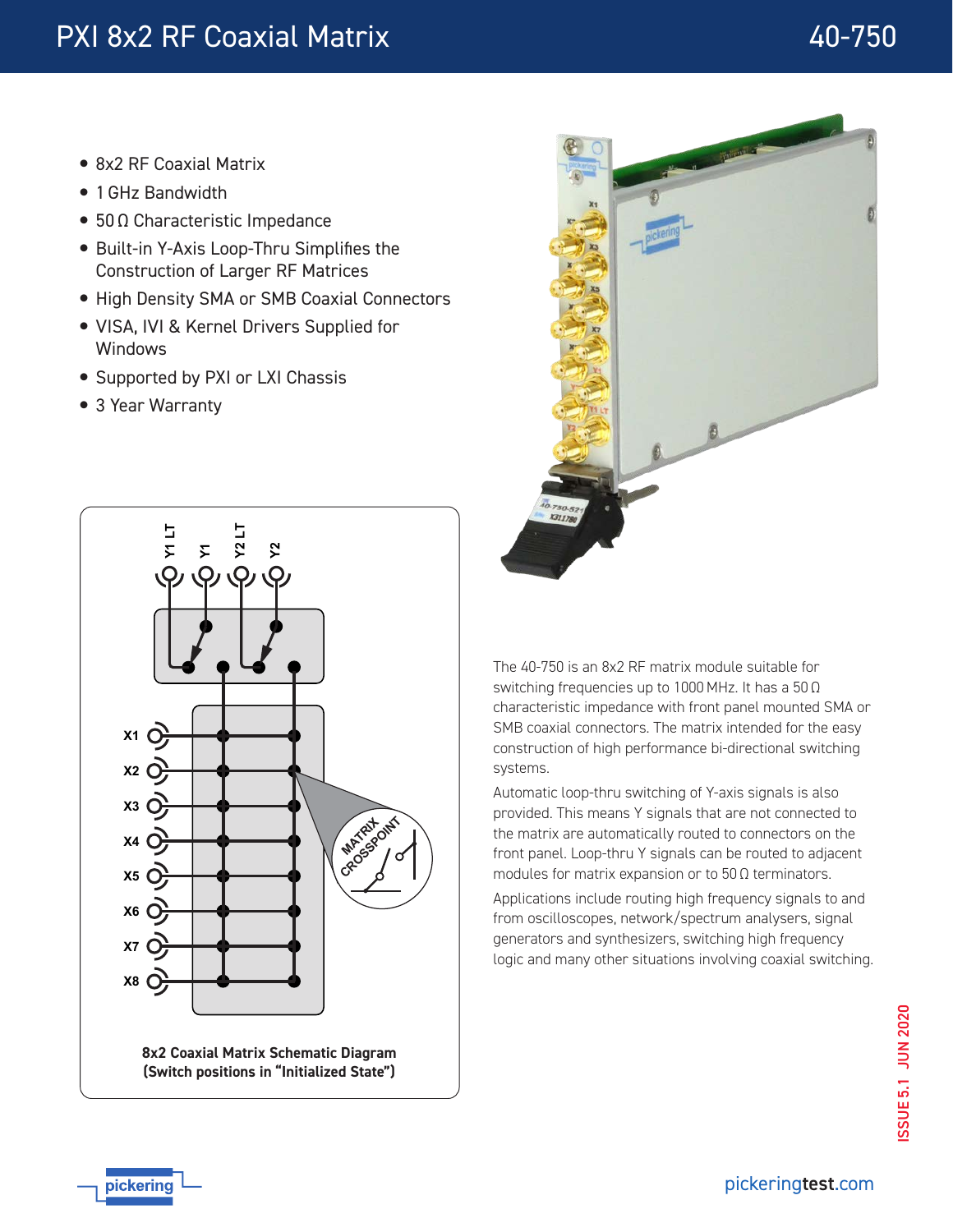# **Specifications**



[pickering](http://www.pickeringtest.com/)test.com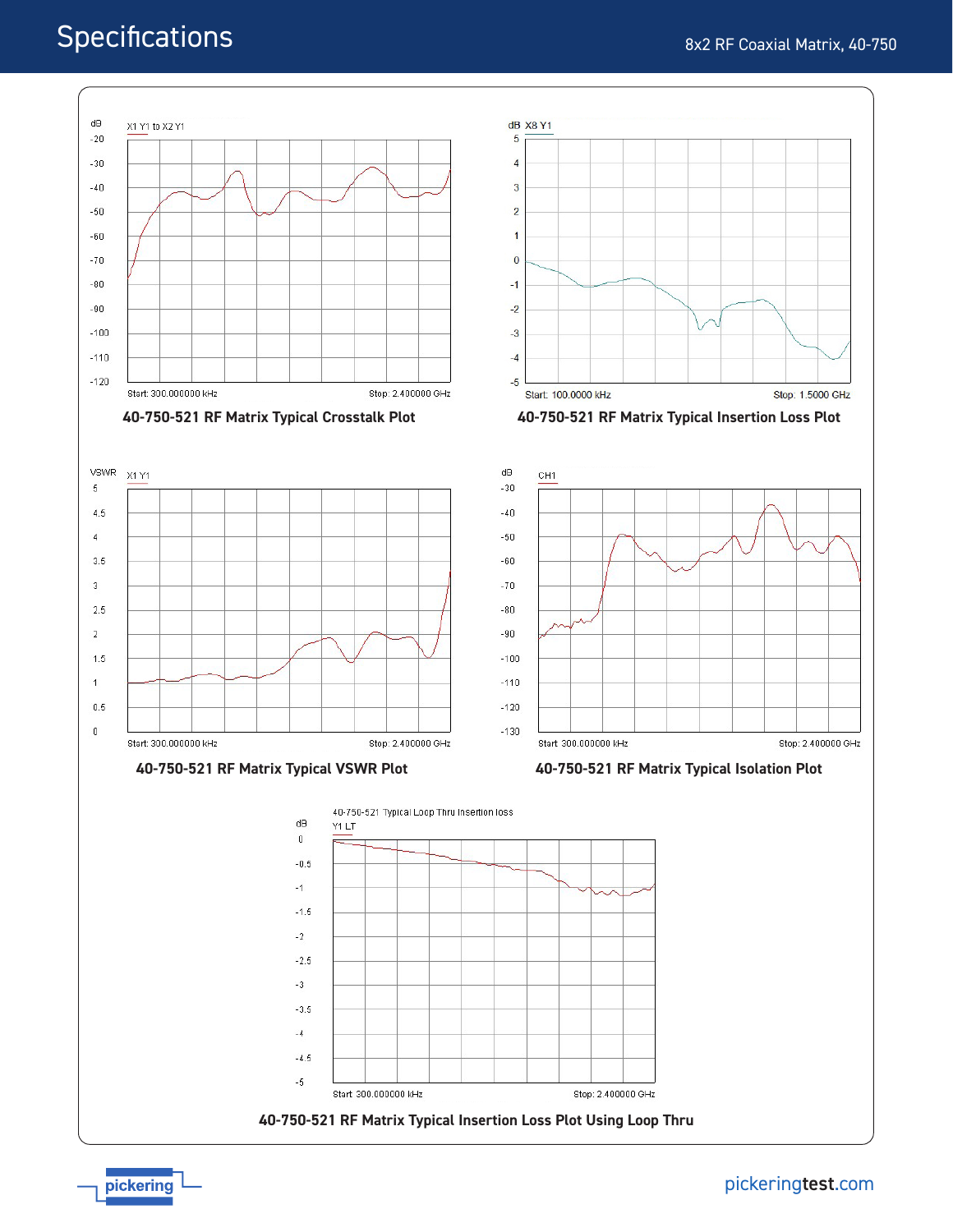#### General Switching Specification

| Maximum Voltage:              | 60 VDC                        |
|-------------------------------|-------------------------------|
| Maximum Power:                | 10W                           |
| Maximum Carry Power (900MHz): | 10W                           |
| Maximum Switch Current:       | 0.1A                          |
| Characteristic Impedance:     | 50 <sub>O</sub>               |
| Initial On Path Resistance:   | $5600 \text{ m}$              |
| Off Path Resistance:          | $>1\times10^{8}$ O            |
| Thermal Offset:               | $<$ 30 µ $V$                  |
| Expected Life (Low power):    | $>2x107$ operations           |
| Expected Life (Max power):    | >3x10 <sup>5</sup> operations |
| Operate Time:                 | $5 \,\mathrm{ms}$             |
| Release Time:                 | <5 ms                         |

#### RF Specification (50 Ω SMA)

| Maximum Frequency:          | 1 GHz           |
|-----------------------------|-----------------|
| Typical Rise Time:          | 500 ps          |
| Insertion Loss (<1000 MHz): | <3 dB (Typical) |
| VSWR (<1000 MHz):           | 1.1.8           |
| Isolation (<1000 MHz):      | $>50$ dB        |
| Crosstalk (<1000 MHz):      | $>35 \, dB$     |

#### Power Requirements

| $+3.3V$ |                     | ・ニエフ い |
|---------|---------------------|--------|
|         | 320 mA (typ 240 mA) |        |

#### Mechanical Characteristics

Single slot 3 U PXI (CompactPCI card). 3D models for all versions in a variety of popular file formats are available on request.

#### **Connectors**

PXI bus via 32-bit P1/J1 backplane connector. Signals via front panel coaxial connectors:

- 40-750-511 12 x SMB 50 Ω
- 40-750-521 12 x SMA 50 Ω

#### Operating/Storage Conditions

#### Operating Conditions

| Operating Temperature:                  | $0^{\circ}$ C to +55 $^{\circ}$ C                  |  |  |  |
|-----------------------------------------|----------------------------------------------------|--|--|--|
| Humidity:                               | Up to 90% non-condensing                           |  |  |  |
| Altitude:                               | $5000 \,\mathrm{m}$                                |  |  |  |
| <b>Storage and Transport Conditions</b> |                                                    |  |  |  |
| Storage Temperature:                    | $-20\,^{\circ}\text{C}$ to $+75\,^{\circ}\text{C}$ |  |  |  |

# Storage Temperature:

Humidity: Altitude: Up to 90 % non-condensing 15000 m

#### PXI & CompactPCI Compliance

The module is compliant with the PXI Specification 2.2. Local Bus, Trigger Bus and Star Trigger are not implemented.

Uses a 33 MHz 32-bit backplane interface.

#### Safety & CE Compliance

All modules are fully CE compliant and meet applicable EU directives: Low-voltage safety EN61010-1:2010, EMC Immunity EN61326-1:2013, Emissions EN55011:2009+A1:2010.

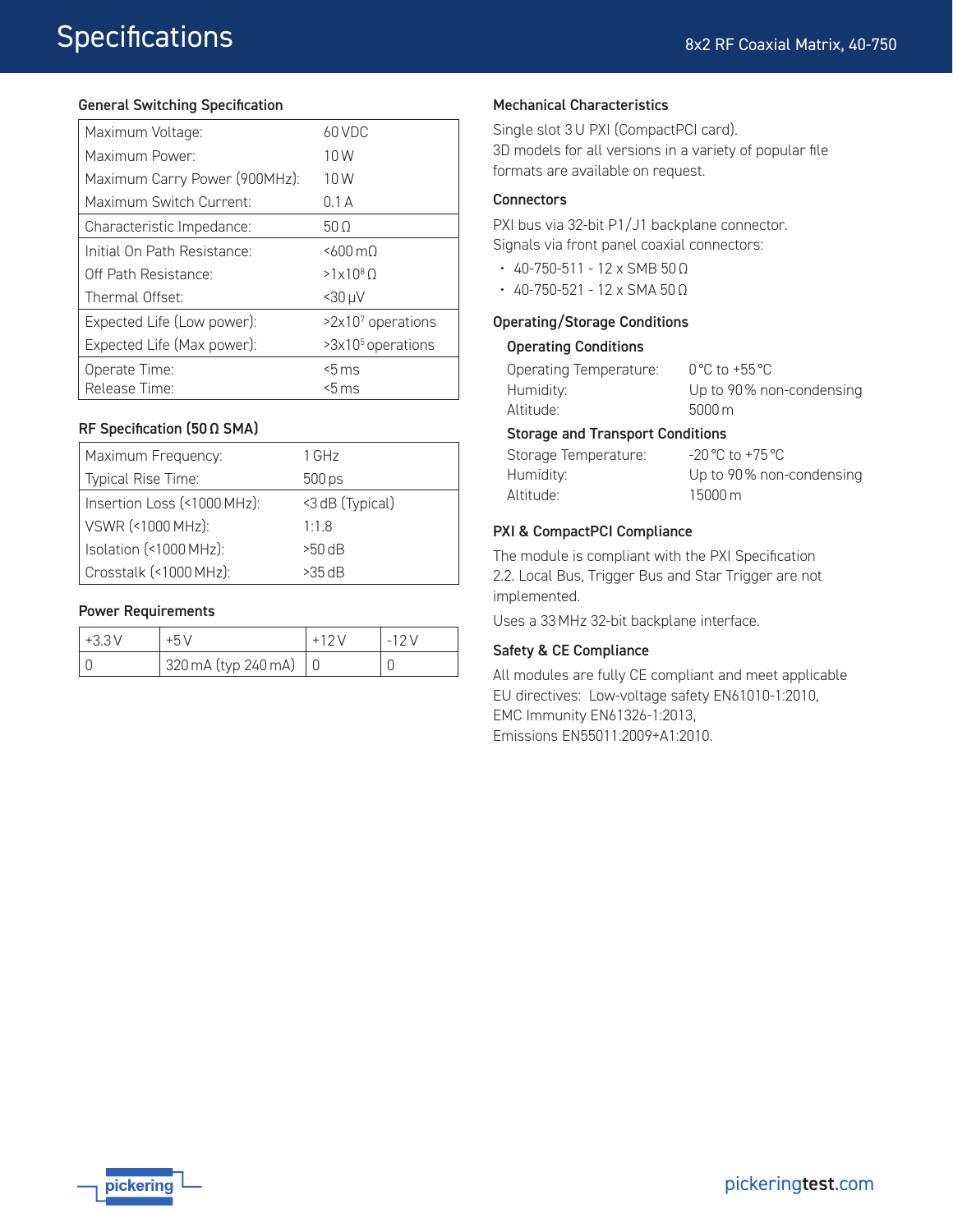| <b>Product Order Codes</b> |
|----------------------------|
|----------------------------|

| PXI 8x2 1 GHz Coaxial Matrix: |            |
|-------------------------------|------------|
| SMA Connectors, $50\Omega$    | 40-750-521 |
| SMB Connectors, $50\Omega$    | 40-750-511 |

#### Product Customization

Pickering PXI modules are designed and manufactured on our own flexible manufacturing lines, giving complete product control and enabling simple customization to meet very specific requirements.

All customized products are given a unique part number, fully documented and may be ordered at any time in the future. Please contact your local sales office to discuss.

## Support Products

### Spare Relay Kits

Kits of replacement relays are available for the majority of Pickering's PXI switching products, simplifying servicing and reducing down-time.

# Product Relay Kit

40-750-521/511 91-100-014

For further assistance, please contact your local Pickering sales office.

#### Mating Connectors & Cabling

For connection accessories for the 40-750 module please refer to the [90-011D](http://www.pickeringtest.com/) RF Cable Assemblies data sheet where a complete list and documentation can be found for accessories, or refer to the Connection Solutions catalog.



**Side View of the 40-750 RF Matrix Module With the Cover Removed**

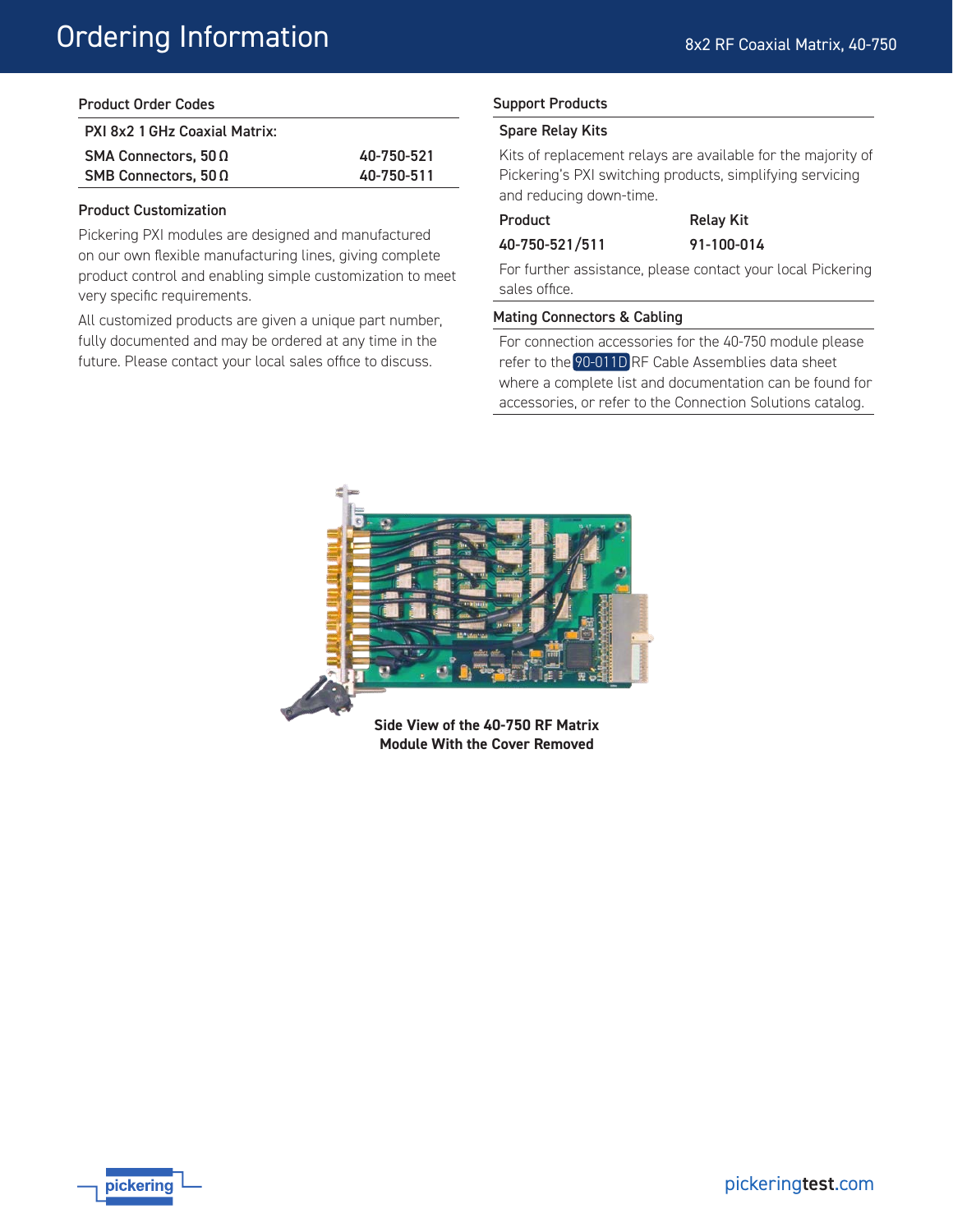# Chassis Compatibility

This PXI module must be used in a suitable chassis. It is compatible with the following chassis types:

- All chassis conforming to the 3U PXI and 3U Compact PCI (cPCI) specification
- Legacy and Hybrid Peripheral slots in a 3U PXI Express (PXIe) chassis
- Pickering Interfaces LXI or LXI/USB Modular Chassis

# Chassis Selection Guide

#### Standard PXI or hybrid PXIe Chassis from any Vendor:

- Mix our 1000+ PXI switching & simulation modules with any vendor's PXI instrumentation
- Embedded or remote Windows PC control
- Real-time Operating System Support
- High data bandwidths, especially with PXI Express
- Integrated module timing and synchronization

#### Pickering LXI or LXI/USB Modular Chassis—only accept our 1000+ PXI Switching & Simulation Modules:

- Ethernet or USB control enables remote operation
- Low-cost control from practically any controller
- LXI provides manual control via Web browsers
- Driverless software support
- Power sequencing immunity
- Ethernet provides chassis/controller voltage isolation
- Independence from Windows operating system



# Connectivity Solutions

We provide a full range of supporting cable and connector solutions for all our switching products—20 connector families with 1200+ products. We offer everything from simple mating connectors to complex cables assemblies and terminal blocks. All assemblies are manufactured by Pickering and are guaranteed to mechanically and electrically mate to our modules.



Connectors & Backshells Multiway Cable Assemblies RF Cable Assemblies Connector Blocks







We also offer customized cabling and have a free online Cable Design Tool that can be used to create custom cable solutions for many applications. Visit: [pickeringtest.com/cdt](http://www.pickeringtest.com/cdt) to start your design.

#### Mass Interconnect

We recommend the use of a mass interconnect solution when an Interchangeable Test Adapter (ITA) is required for a PXI or LXI based test system. Our modules are fully supported by both Virginia Panel and MacPanel.

# Pickering Reed Relays

We are the only switch provider with in-house reed relay manufacturing capability via our Relay Division. These instrument grade reed relays feature *SoftCenter*™ technology, ensuring long service life and repeatable contact performance. To learn more, please go to: [pickeringrelay.com](http://www.pickeringrelay.com)



[pickering](http://www.pickeringtest.com)test.com